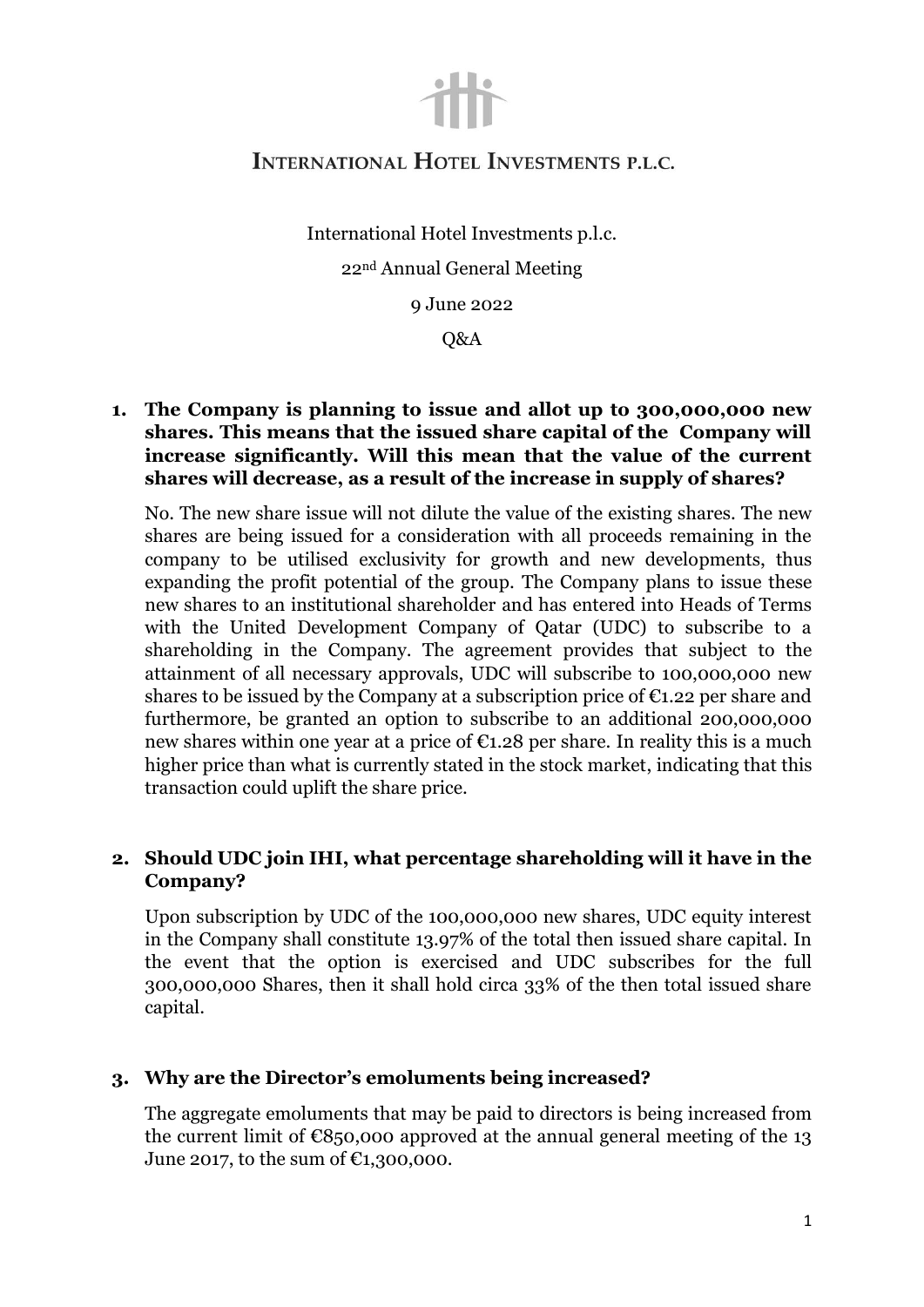This increase in the aggregate emoluments denotes an overall maximum provision amount that the directors may receive in terms of remuneration, whether directly or indirectly. It takes into account increased costs that may need to be paid to directors and makes room for emoluments to be paid in the event that additional directors are appointed to the board, in line with the proposal made for the maximum number of directors to be increased to 12.

# **4. What are the Company's plans for the Corinthia Palace Hotel?**

The Company is planning a refurbishment of the Corinthia Palace Hotel, which is the birthplace of the Company. This refurbishment will include a refurbishment of the Villa, upgrading of a number of rooms into suites and in parallel reduce the rooms inventory to 135 rooms, a full refurbishment of the remaining rooms, and an uplift of the lobby and pool area. It is our plan to make the Corinthia Palace Hotel the best hotel of the Group and to act as a benchmark for all our other properties.

# **5. What are the Company's plans for the Saint George's Peninsula hotels?**

The Company has parked its plans for a mixed use development on the Saint George's peninsula. For the near future, we have concrete plans to refurbish the San George Hotel and ensure proper upkeep of all our properties in the peninsula. It is pertinent to note that our overall vision for the properties we have in Malta, is that we need to be conscious and in tune with the direction of how the island intends to position itself in the tourist industry for the years ahead.

# **6. When will the Company be in a position to issue dividends?**

While it is premature to comment on future dividends, one needs to keep in mind that dividends can only be distributed if there are accumulated profits.

It should be noted that the losses incurred in 2020 and 2021 were substantial in consequence of the COVID-19 pandemic. However, since the larger part of the losses incurred in 2020 and 2021 resulted from deprecation, an item that does not have a cash impact, the liquidity position of the Company remained strong which is positive in that IHI can face the future with confidence until there is a full recovery in the hospitality industry.

# **7. The percentage of free float shares is small. Is there a plan to increase this?**

The Company is aware that the amount of shares considered as 'free float' is low and below 10%. It is next to impossible, given the company's equity base, to increase this percentage through a new issue on the local market because the amount of shares that would have to be issued are substantial. It is for this reason that the Company has been looking for a secondary listing on an